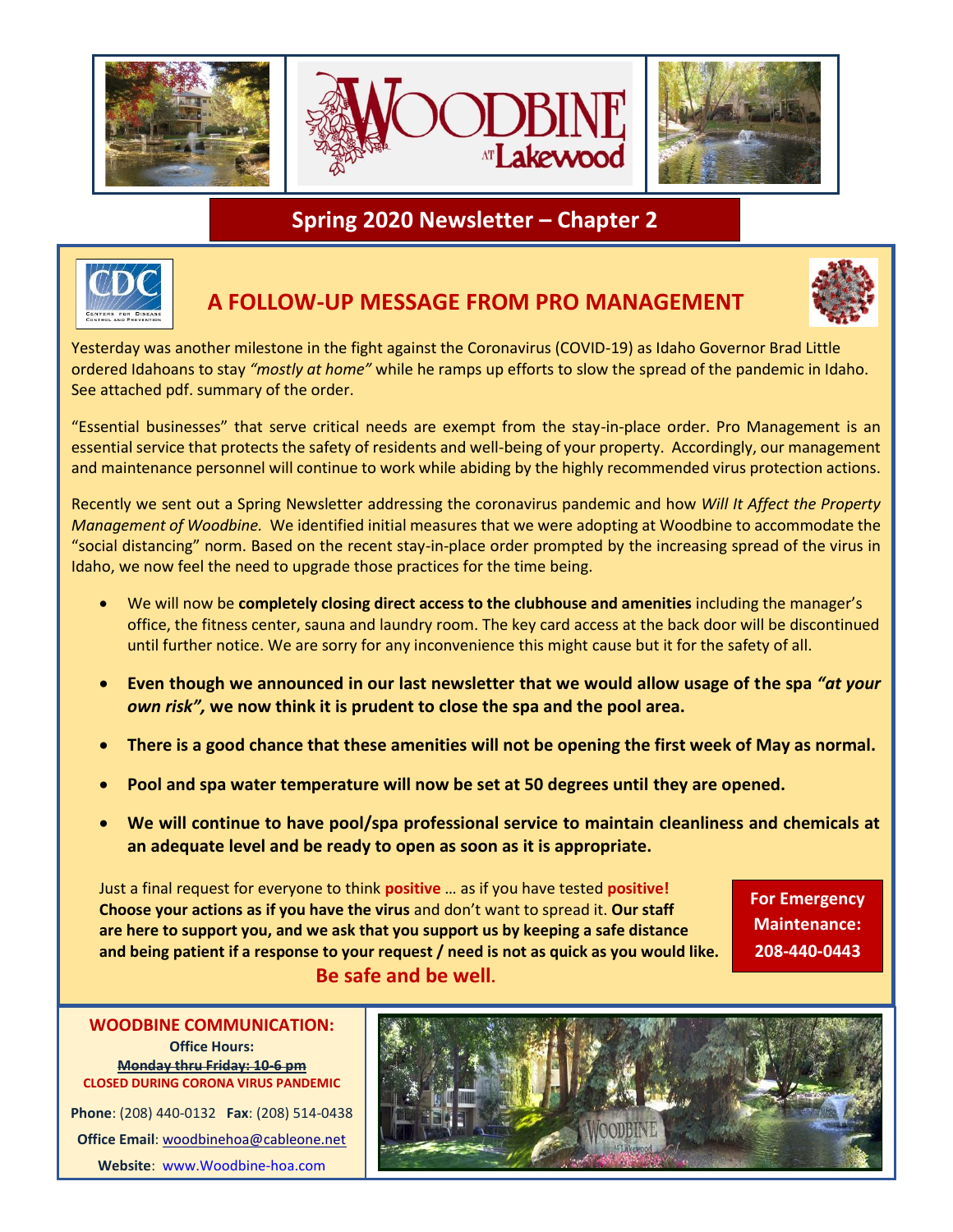**Here is a useful chart from WebMD**

| <b>WebMD</b>                                                                                                  |                     |                                         |                                                             |  |
|---------------------------------------------------------------------------------------------------------------|---------------------|-----------------------------------------|-------------------------------------------------------------|--|
| <b>COLD VS. FLU</b>                                                                                           |                     |                                         |                                                             |  |
| <b>VS. CORONAVIRUS</b>                                                                                        |                     |                                         |                                                             |  |
| <b>SYMPTOMS</b>                                                                                               | <b>COLD</b>         | <b>FLU</b>                              | <b>CORONAVIRUS**</b><br>(can range from<br>mild to serious) |  |
| Fever                                                                                                         | Rare                | High (100-102 F)<br>Can last 3-4 days   | Common                                                      |  |
| Headache                                                                                                      | Rare                | Intense                                 | Can be present                                              |  |
| General<br>Aches, Pains                                                                                       | Slight              | Usual,<br>often severe                  | Can be present                                              |  |
| Fatigue,<br>$\frac{1}{2}$<br>Weakness                                                                         | Mild                | Intense,<br>Can last up<br>to 2-3 weeks | Can be present                                              |  |
| $\mathbb{F}$<br>Extreme<br>Exhaustion                                                                         | <b>Never</b>        | <b>Usual</b><br>(starts early)          | Can be present                                              |  |
| <b>Stuffy Nose</b>                                                                                            | Common              | <b>Sometimes</b>                        | <b>Has been</b><br>reported                                 |  |
| Sneezing                                                                                                      | Usual               | <b>Sometimes</b>                        | Has been<br>reported                                        |  |
| Sore Throat                                                                                                   | Common              | Common                                  | Has been<br>reported                                        |  |
| Cough                                                                                                         | Mild to<br>moderate | Common,<br>Can become<br>severe         | Common                                                      |  |
| Shortness of<br>Breath                                                                                        | Rare                | Rare                                    | In more serious<br>infections                               |  |
| ** Information is still evolving<br>Sources: National Institute of Allergy and Infectious Diseases. CDC. WHO. |                     |                                         |                                                             |  |